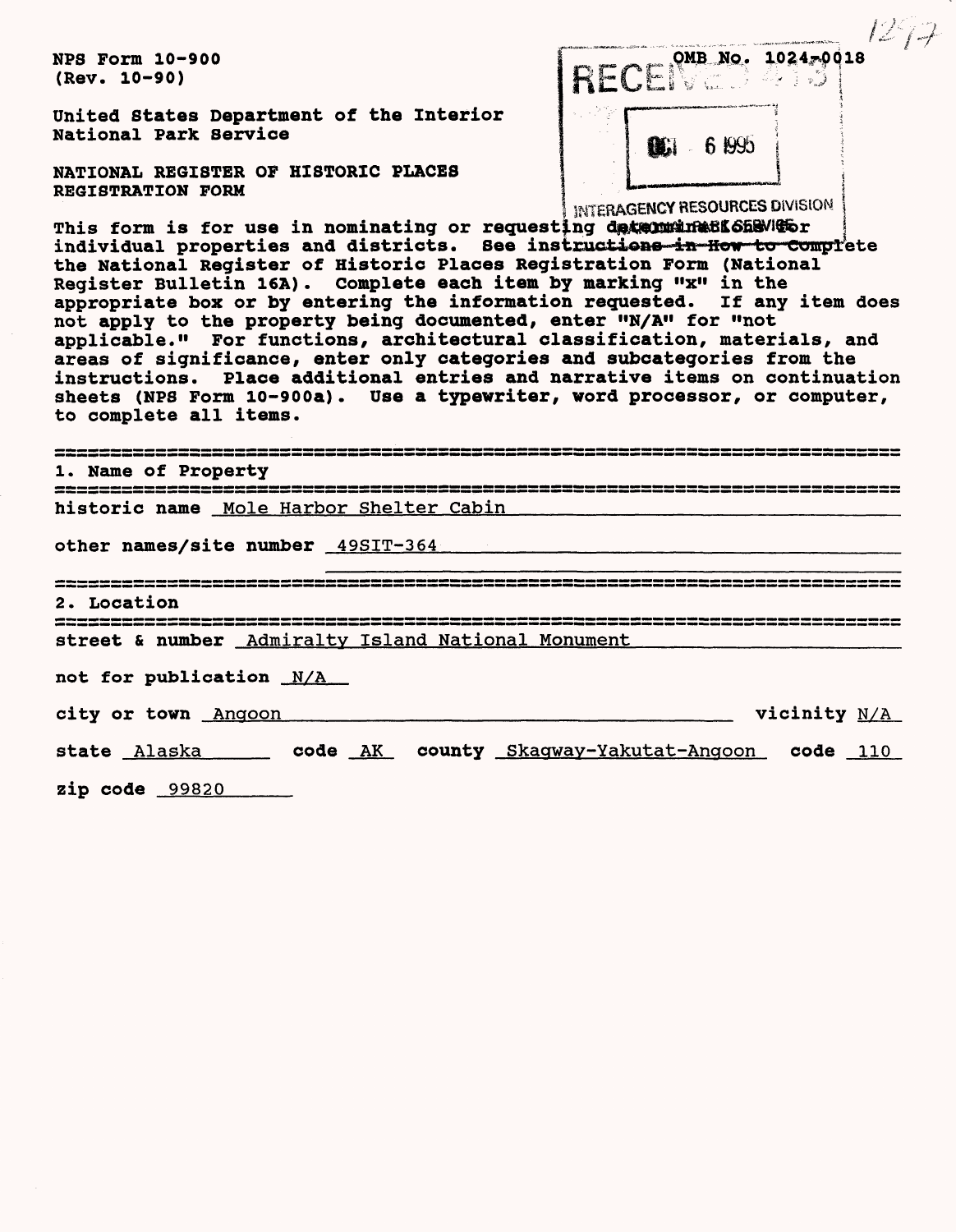| USDI/NPS NRHP Registration Form<br>49SIT-364, Mole Harbor Shelter Cabin)<br>Skaqway-Yakutat-Angoon, Alaska<br>Civilian Conservation Corps Historic Properties in Alaska Bage 2                                                                                                                                                                                                                                                                                                                                                                                                                                                                                                                   |                                                                                                              |
|--------------------------------------------------------------------------------------------------------------------------------------------------------------------------------------------------------------------------------------------------------------------------------------------------------------------------------------------------------------------------------------------------------------------------------------------------------------------------------------------------------------------------------------------------------------------------------------------------------------------------------------------------------------------------------------------------|--------------------------------------------------------------------------------------------------------------|
| 3. State/Federal Agency Certification                                                                                                                                                                                                                                                                                                                                                                                                                                                                                                                                                                                                                                                            | <u> 2010 M 2012 M 2012 M 2012 M 2012 M 2012 M 2012 M 2012 M 2012 M 2012 M 2012 M 2012 M 2012 M 2012 M 20</u> |
| As the designated authority under the National Historic Preservation Act of<br>1986, as amended, I hereby certify that this $\swarrow$ nomination _____ request<br>for determination of eligibility meets the documentation standards for<br>registering properties in the National Register of Historic Places and<br>meets the procedural and professional requirements set forth in 36 CFR Part<br>60. In my opinion, the property $\angle$ meets ____ does not meet the National<br>Register Criteria. I recommend that this property be considered<br>significant ___ nationally $\angle$ statewide __ locally. ( __ See<br>continuation sheet for additional comments.)<br>Joan J. Dobtori |                                                                                                              |
| Signature of certifying official                                                                                                                                                                                                                                                                                                                                                                                                                                                                                                                                                                                                                                                                 | $rac{10 - 2 - 95}{\text{Date}}$                                                                              |
| <b>Forest Service</b><br><b>Federal Preservation Officer</b><br>State or Federal agency and bureau<br>In my opinion, the property $X$ meets $\frac{1}{x}$ does not meet the National                                                                                                                                                                                                                                                                                                                                                                                                                                                                                                             |                                                                                                              |
| Register criteria. ( __ See continuation sheet for additional comments.)<br>Bignature of commenting or other official<br>Alaska State Historic Preservation Officer<br>State or Federal agency and bureau                                                                                                                                                                                                                                                                                                                                                                                                                                                                                        | Mucleon 1993                                                                                                 |
| 4. National Park Service Certification                                                                                                                                                                                                                                                                                                                                                                                                                                                                                                                                                                                                                                                           |                                                                                                              |
| I, hereby certify that this property is: $\curvearrowright$<br>entered in the National Register<br>See continuation sheet.<br>determined eligible for the<br>National Register<br>See continuation sheet.<br>determined not eligible for the<br>National Register<br>removed from the National Register<br>other (explain):<br><b>Signature of Keeper</b>                                                                                                                                                                                                                                                                                                                                        | $\sqrt{2}$ $\wedge$<br>ਏਕਿਸਟਰਾਲ ਨਾਲ ਨਿੱਖਾ<br>National Eaglaber<br>Date of Action                             |
|                                                                                                                                                                                                                                                                                                                                                                                                                                                                                                                                                                                                                                                                                                  |                                                                                                              |

 $\label{eq:2.1} \frac{1}{\sqrt{2}}\int_{\mathbb{R}^3}\frac{1}{\sqrt{2}}\left(\frac{1}{\sqrt{2}}\right)^2\frac{1}{\sqrt{2}}\left(\frac{1}{\sqrt{2}}\right)^2\frac{1}{\sqrt{2}}\left(\frac{1}{\sqrt{2}}\right)^2\frac{1}{\sqrt{2}}\left(\frac{1}{\sqrt{2}}\right)^2\frac{1}{\sqrt{2}}\left(\frac{1}{\sqrt{2}}\right)^2.$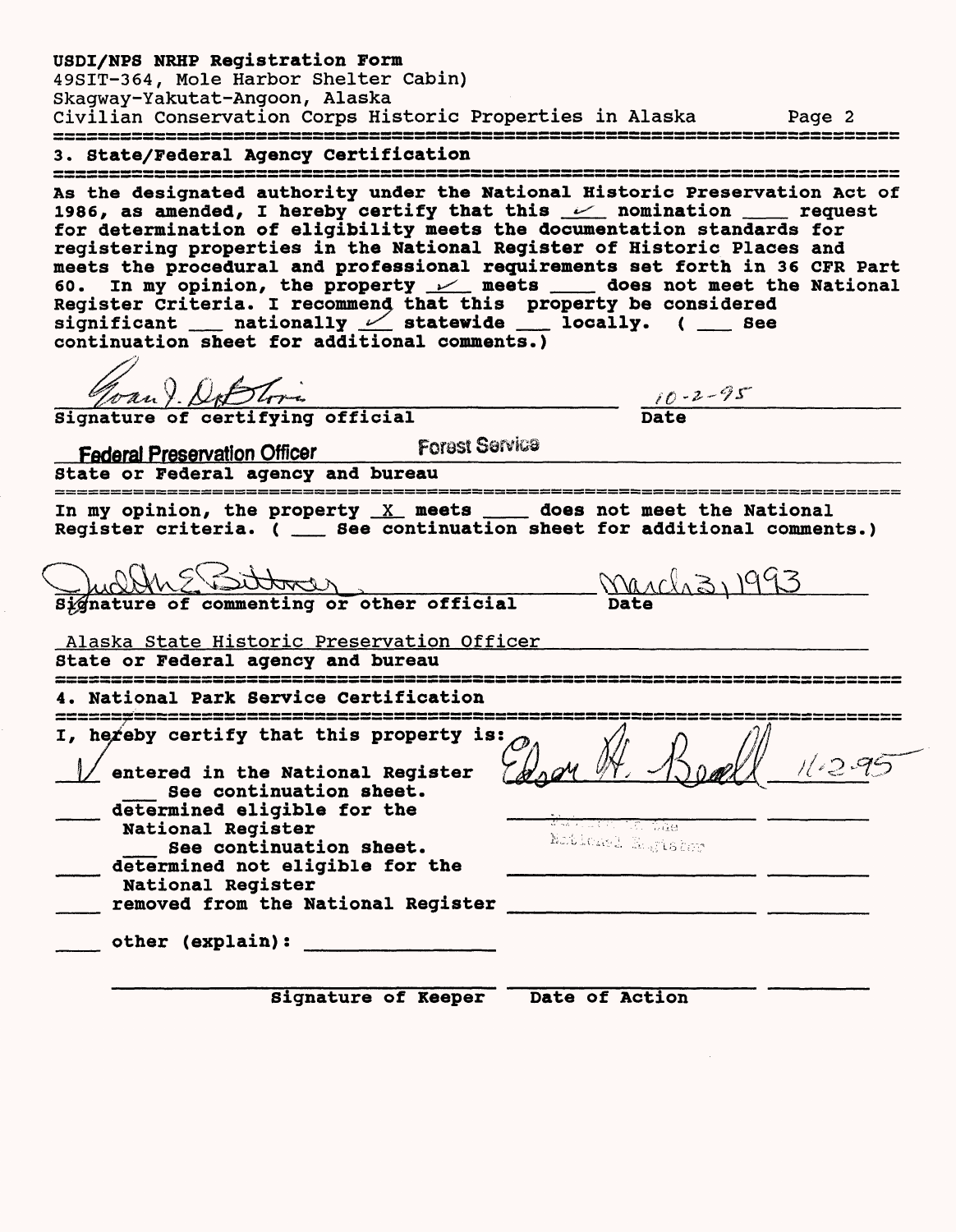USDI/NPS NRHP Registration Form 49SIT-364, Mole Harbor Shelter Cabin Skagway-Yakutat-Angoon, Alaska Civilian Conservation Corps Historic Properties in Alaska Page 3 5. Classification Ownership of Property (Check as many boxes as apply) \_\_ private \_\_ public-local \_\_ public-State X public-Federal

Category of Property (Check only one box)

- $X$  building(s)
- \_\_ district
- \_\_ site
- \_\_ structure
- \_\_ object

Number of Resources within Property

| <b>Contributing</b> | Noncontributing  |
|---------------------|------------------|
|                     | buildings        |
|                     | sites            |
|                     | structures       |
|                     | objects<br>Total |
|                     |                  |

Number of contributing resources previously listed in the National Register 0

Name of related multiple property listing (Enter "N/A" if property is not part of a multiple property listing.)

| Civilian Conservation Corps (CCC) Historic Properties in Alaska; |  |                                                                     |
|------------------------------------------------------------------|--|---------------------------------------------------------------------|
|                                                                  |  | Admiralty Island Civilian Conservation Corps Canoe Route, 1933-1937 |

6. Function or Use

Historic Functions (Enter categories from instructions)

Cat: Recreation & Culture\_\_\_\_\_ Sub: Outdoor Recreation

Current Functions (Enter categories from instructions) Cat: Recreation & Culture\_\_\_\_\_ Sub: Outdoor Recreation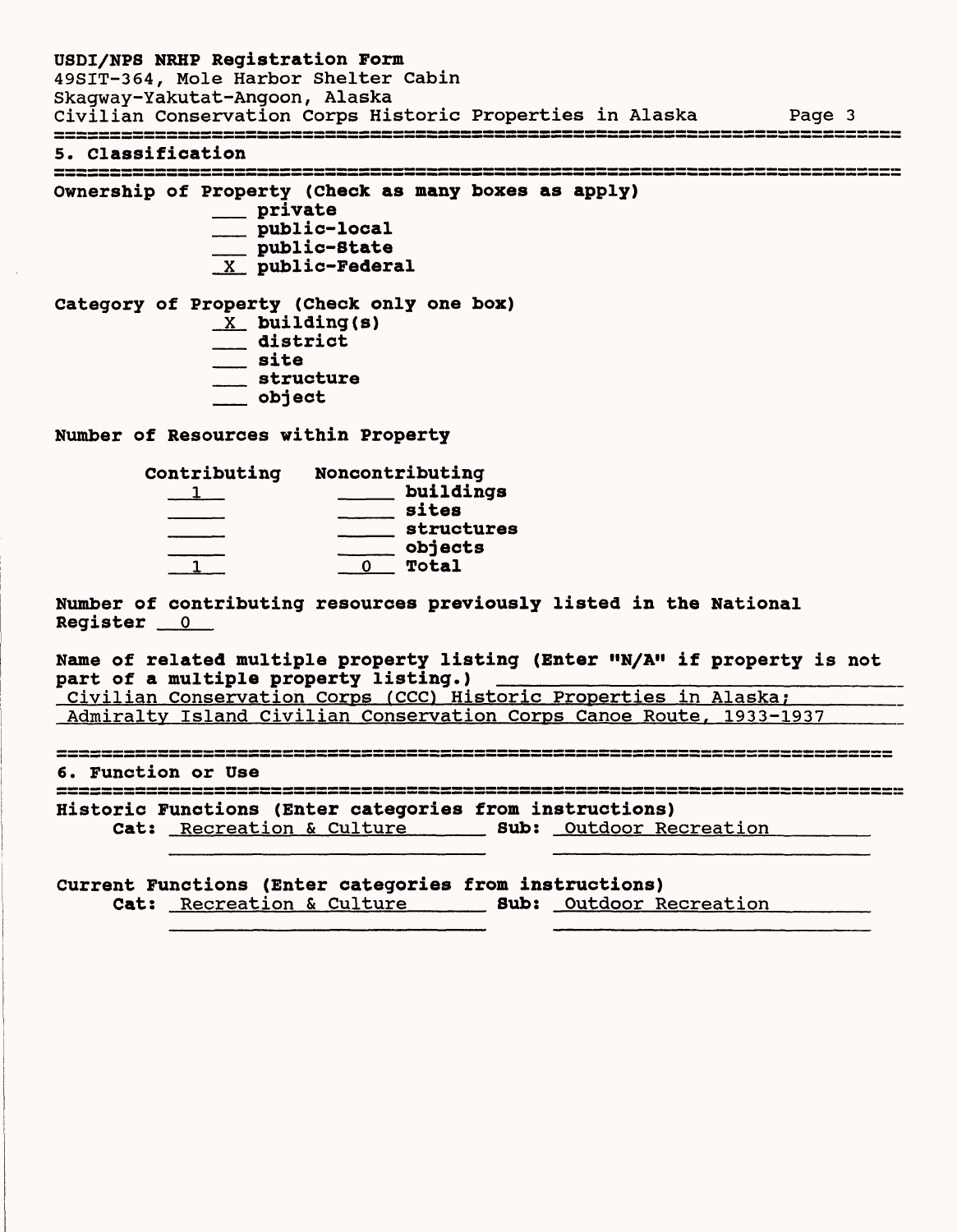| USDI/NPS NRHP Registration Form<br>49SIT-364, Mole Harbor Shelter Cabin<br>Skaqway-Yakutat-Angoon, Alaska<br>Civilian Conservation Corps Historic Properties in Alaska |  | Page 4 |  |
|------------------------------------------------------------------------------------------------------------------------------------------------------------------------|--|--------|--|
| 7. Description                                                                                                                                                         |  |        |  |
| Architectural Classification (Enter categories from instructions)<br>No style                                                                                          |  |        |  |
| Materials (Enter categories from instructions)<br>foundation log                                                                                                       |  |        |  |

|                  | roof shake |  |  |
|------------------|------------|--|--|
| <b>walls</b> log |            |  |  |
| other N/A        |            |  |  |

## Narrative Description (Describe the historic and current condition of the property on one or more continuation sheets.)

Civilian Conservation Corps workers built the Mole Harbor Shelter Cabin in the Adirondack style as a three-sided shelter along the Admiralty Island canoe route. It has a peeled log superstructure and shake walls and roof.

The structure is well-maintained, and its current appearance is similar to its original appearance. The sill logs on the two short sides have been recently replaced; the back sill log is rotten and has allowed moisture to seep up the bottoms of the posts, staining and weathering the bottom ten inches or so. Wall shakes are thirty inches long and abut vertically. None of the roof or wall shakes is original. The front of the shelter has a single set of shakes protecting the ends of the horizontal poles used as nailers for the wall shakes. A painted box has been recently installed by the U.S. Forest Service to hold a visitors' register.

The natural context is unchanged from the original, with a pleasant tidal flat extending into Mole Harbor, and a minor salmon stream entering it just a few dozen feet from the cabin.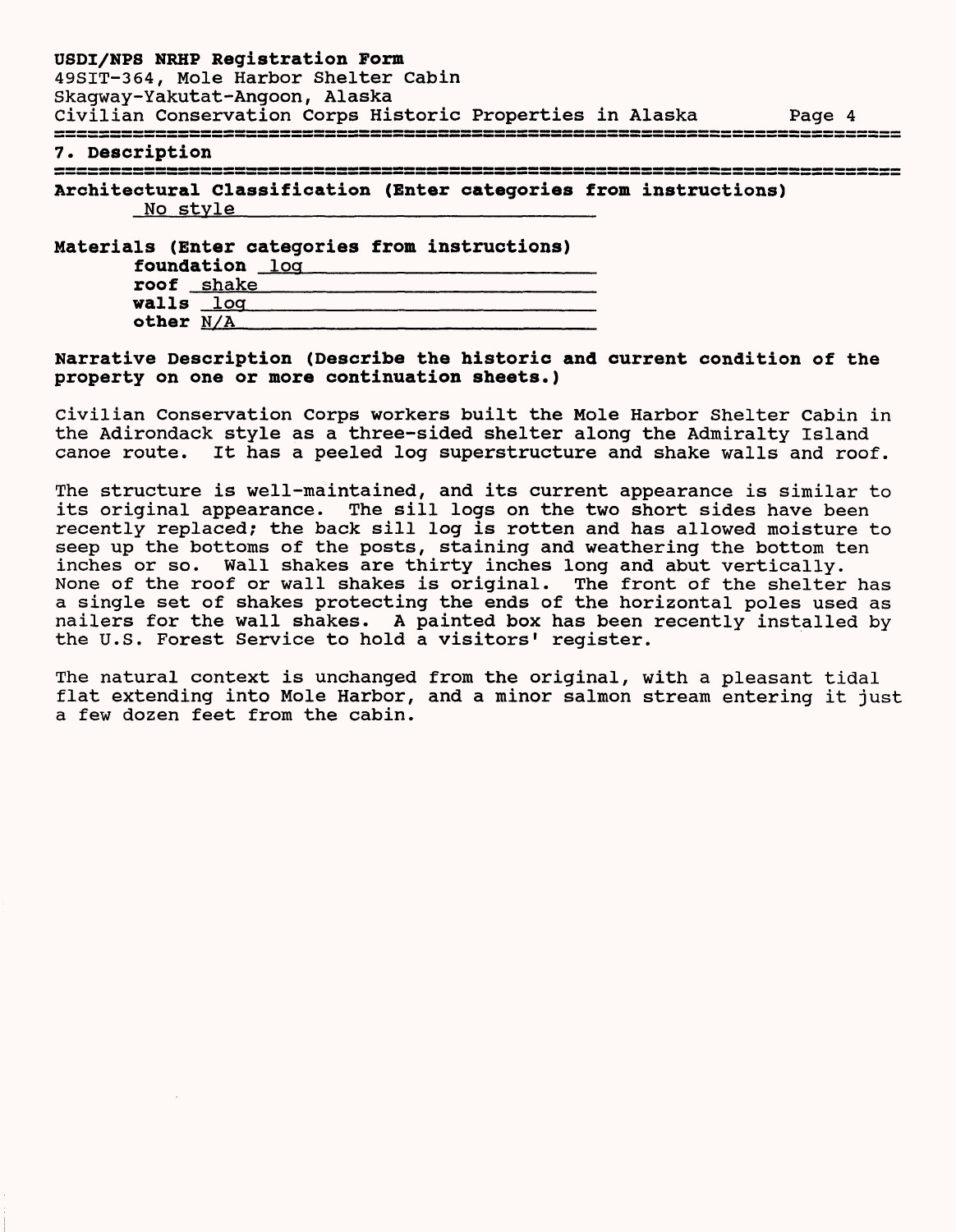|                                                                                                                                                                                                                                                                                                                                                                                                                                                                                                                                      | USDI/NPS NRHP Registration Form<br>49SIT-364, Mole Harbor Shelter Cabin<br>Skaqway-Yakutat-Angoon, Alaska<br>Civilian Conservation Corps Historic Properties in Alaska and Page 5                                                                                                                                                                                                                                                                               |
|--------------------------------------------------------------------------------------------------------------------------------------------------------------------------------------------------------------------------------------------------------------------------------------------------------------------------------------------------------------------------------------------------------------------------------------------------------------------------------------------------------------------------------------|-----------------------------------------------------------------------------------------------------------------------------------------------------------------------------------------------------------------------------------------------------------------------------------------------------------------------------------------------------------------------------------------------------------------------------------------------------------------|
|                                                                                                                                                                                                                                                                                                                                                                                                                                                                                                                                      | 8. Statement of Significance                                                                                                                                                                                                                                                                                                                                                                                                                                    |
|                                                                                                                                                                                                                                                                                                                                                                                                                                                                                                                                      | ے کہ ایک کا کہنا ہو کہ تو ایک ایک لینڈ کا کہنا ہو ہو اور ایک ایک بین دو کہ دو دع ہو ہو اور کہ دو اور ایک کہ با<br>دنیا کہ کم بلنا کہ اور کا ہو کہ اور ایک ایک ایک ایک وی دو بات کا باد وں وی ایک ہو ہو، ان دان کہ بلند کا بلند ک<br>Applicable National Register Criteria (Mark "x" in one or more boxes for<br>the criteria qualifying the property for National Register listing)                                                                             |
| $X$ $A$                                                                                                                                                                                                                                                                                                                                                                                                                                                                                                                              | Property is associated with events that have made a<br>significant contribution to the broad patterns of our<br>history.                                                                                                                                                                                                                                                                                                                                        |
| $\overline{\phantom{a}}$ B                                                                                                                                                                                                                                                                                                                                                                                                                                                                                                           | Property is associated with the lives of persons significant<br>in our past.                                                                                                                                                                                                                                                                                                                                                                                    |
| $X$ $C$                                                                                                                                                                                                                                                                                                                                                                                                                                                                                                                              | Property embodies the distinctive characteristics of a type,<br>period, or method of construction or represents the work of<br>a master, or possesses high artistic values, or represents a<br>significant and distinguishable entity whose components lack<br>individual distinction.                                                                                                                                                                          |
| D                                                                                                                                                                                                                                                                                                                                                                                                                                                                                                                                    | Property has yielded, or is likely to yield information<br>important in prehistory or history.                                                                                                                                                                                                                                                                                                                                                                  |
| $\overline{\phantom{a}}$ $\overline{\phantom{a}}$<br>$\frac{B}{2}$<br>$\frac{\sqrt{2}}{\sqrt{2}}$ $\frac{\sqrt{2}}{\sqrt{2}}$ $\frac{\sqrt{2}}{\sqrt{2}}$ $\frac{\sqrt{2}}{\sqrt{2}}$ $\frac{\sqrt{2}}{\sqrt{2}}$ $\frac{\sqrt{2}}{\sqrt{2}}$ $\frac{\sqrt{2}}{\sqrt{2}}$ $\frac{\sqrt{2}}{\sqrt{2}}$ $\frac{\sqrt{2}}{\sqrt{2}}$ $\frac{\sqrt{2}}{\sqrt{2}}$ $\frac{\sqrt{2}}{\sqrt{2}}$ $\frac{\sqrt{2}}{\sqrt{2}}$ $\frac{\sqrt{2}}{\sqrt{2}}$ $\frac{\sqrt{2}}{\sqrt{2}}$ $\frac{\sqrt{2}}{\sqrt{$<br>$\overline{\phantom{a}}$ G | Criteria Considerations (Mark "X" in all the boxes that apply.) $N/A$<br>owned by a religious institution or used for religious<br>purposes.<br>removed from its original location.<br>a birthplace or a grave.<br>a cemetery.<br>a reconstructed building, object, or structure.<br>a commemorative property.<br>less than 50 years of age or achieved significance within<br>the past 50 years.<br>Areas of Significance (Enter categories from instructions) |
|                                                                                                                                                                                                                                                                                                                                                                                                                                                                                                                                      | Entertainment/Recreation<br>Architecture Paragona                                                                                                                                                                                                                                                                                                                                                                                                               |
|                                                                                                                                                                                                                                                                                                                                                                                                                                                                                                                                      | Period of Significance 1933-1937                                                                                                                                                                                                                                                                                                                                                                                                                                |
| Significant Dates 1936                                                                                                                                                                                                                                                                                                                                                                                                                                                                                                               |                                                                                                                                                                                                                                                                                                                                                                                                                                                                 |
|                                                                                                                                                                                                                                                                                                                                                                                                                                                                                                                                      | Significant Person (Complete if Criterion B is marked above)<br>N/A                                                                                                                                                                                                                                                                                                                                                                                             |
|                                                                                                                                                                                                                                                                                                                                                                                                                                                                                                                                      | Cultural Affiliation N/A No. 2012 19:30                                                                                                                                                                                                                                                                                                                                                                                                                         |
|                                                                                                                                                                                                                                                                                                                                                                                                                                                                                                                                      | Architect/Builder Civilian Conservation Corps                                                                                                                                                                                                                                                                                                                                                                                                                   |

 $\label{eq:2.1} \frac{1}{\sqrt{2}}\left(\frac{1}{\sqrt{2}}\right)^{2} \left(\frac{1}{\sqrt{2}}\right)^{2} \left(\frac{1}{\sqrt{2}}\right)^{2} \left(\frac{1}{\sqrt{2}}\right)^{2} \left(\frac{1}{\sqrt{2}}\right)^{2} \left(\frac{1}{\sqrt{2}}\right)^{2} \left(\frac{1}{\sqrt{2}}\right)^{2} \left(\frac{1}{\sqrt{2}}\right)^{2} \left(\frac{1}{\sqrt{2}}\right)^{2} \left(\frac{1}{\sqrt{2}}\right)^{2} \left(\frac{1}{\sqrt{2}}\right)^{2} \left(\$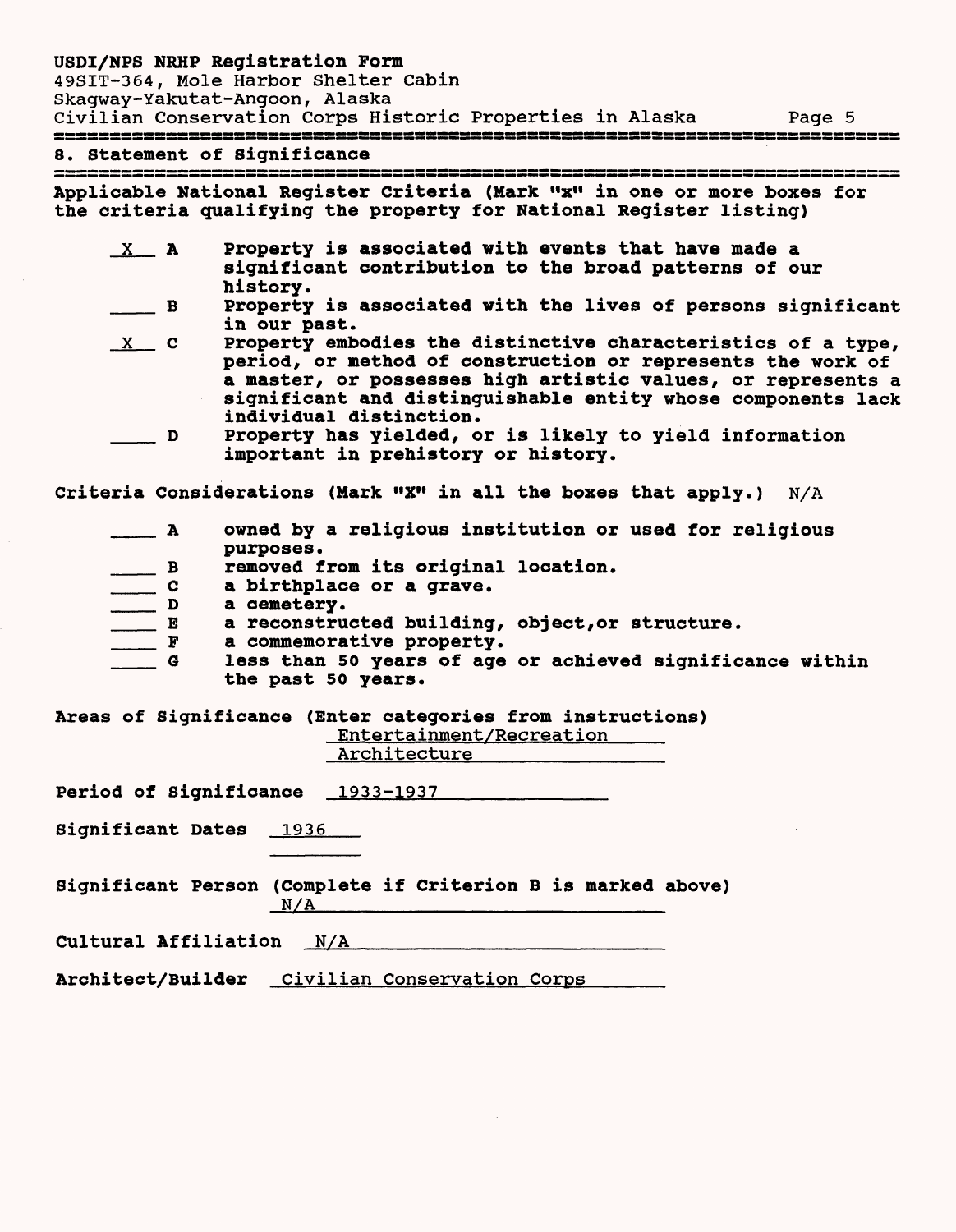| USDI/NPS NRHP Registration Form<br>49SIT-364, Mole Harbor Shelter Cabin<br>Skaqway-Yakutat-Angoon, Alaska<br>Civilian Conservation Corps Historic Properties in Alaska Bage 6                                                                                                                                                                                                                                                                                                                                                                                                 |
|-------------------------------------------------------------------------------------------------------------------------------------------------------------------------------------------------------------------------------------------------------------------------------------------------------------------------------------------------------------------------------------------------------------------------------------------------------------------------------------------------------------------------------------------------------------------------------|
| Narrative Statement of Significance (Explain the significance of the<br>property on one or more continuation sheets.)                                                                                                                                                                                                                                                                                                                                                                                                                                                         |
| The Mole Harbor Shelter Cabin is a three-sided Adirondack shelter built in<br>the mid-1930s by Civilian Conservation Corps workers on the Admiralty<br>Island Canoe Route. It is a good example of a shelter built for public<br>recreation during the 1930s. The natural environment is unchanged from<br>when the structure was built, and the shelter cabin has been maintained<br>using original types of materials to retain its architectural integrity.                                                                                                                |
| 9. Major Bibliographical References                                                                                                                                                                                                                                                                                                                                                                                                                                                                                                                                           |
| (Cite the books, articles, and other sources used in preparing this form on<br>one or more continuation sheets.)<br>See Multiple Property Documentation Form<br>Previous documentation on file (NPS) N/A<br>preliminary determination of individual listing (36 CFR 67) has been<br>requested.<br>__ previously listed in the National Register<br>__ previously determined eligible by the National Register<br>designated a National Historic Landmark<br>recorded by Historic American Buildings Survey<br>___ recorded by Historic American Engineering Record # ________ |
| Primary Location of Additional Data<br>State Historic Preservation Office<br><b>Other State agency</b><br>$X$ Federal agency<br>Local government<br>$\equiv$ University<br><b>Other</b><br>Name of repository: Admiralty Island National Monument, Juneau                                                                                                                                                                                                                                                                                                                     |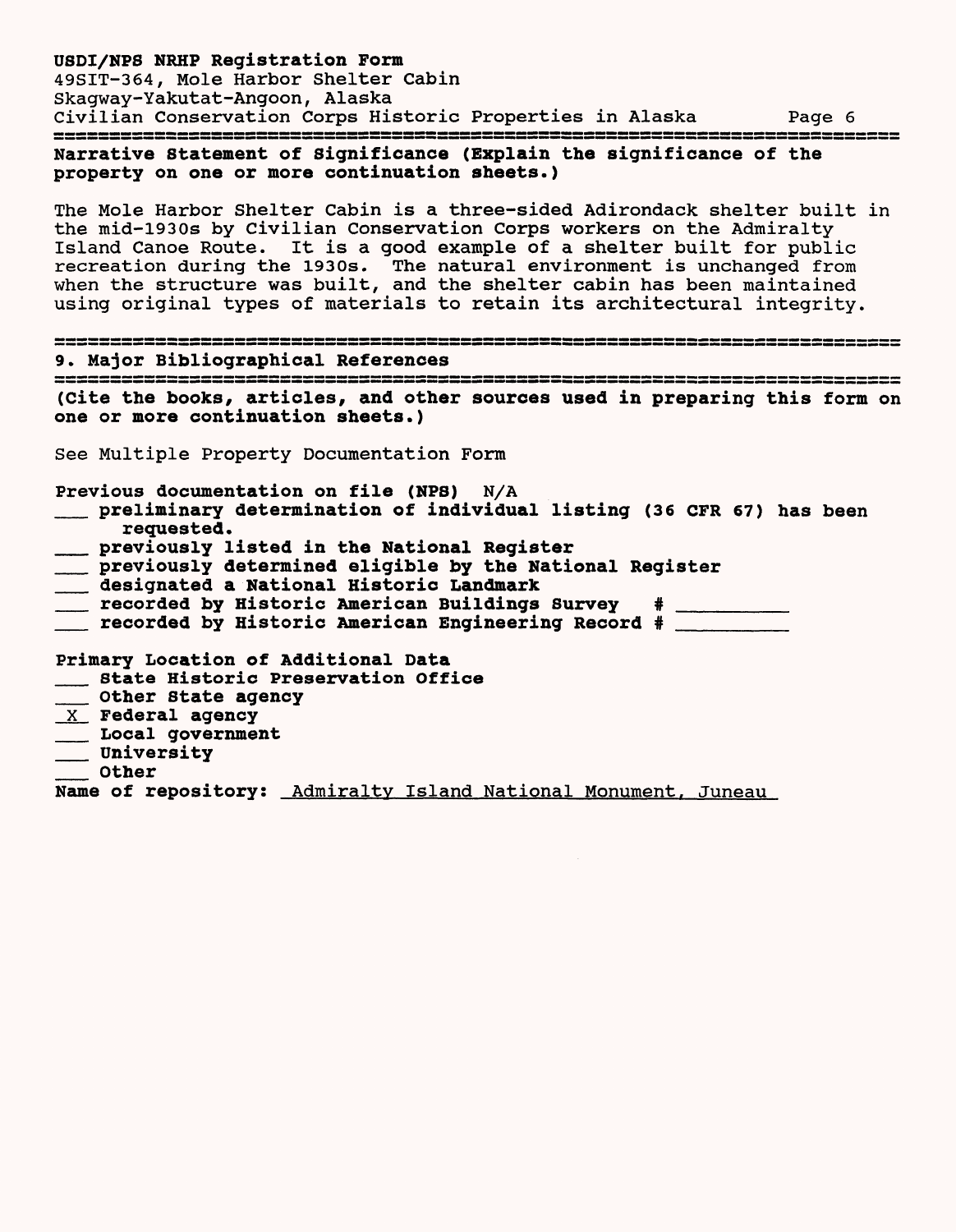| USDI/NPS NRHP Registration Form                           |        |
|-----------------------------------------------------------|--------|
| 49SIT-364, Mole Harbor Shelter Cabin                      |        |
| Skaqway-Yakutat-Angoon, Alaska                            |        |
| Civilian Conservation Corps Historic Properties in Alaska | Page 7 |
|                                                           |        |
| 10. Geographical Data                                     |        |

Acreage of Property less than one acre

UTM References (Place additional UTM references on a continuation sheet)

Zone Easting Northing Zone Easting Northing 1 08 553800 6391000 3 \_ \_\_\_\_\_ \_\_\_\_\_\_ 2 \_ \_\_\_\_\_ \_\_\_\_\_\_ 4 \_ \_\_\_\_\_ \_\_\_\_\_\_\_

Verbal Boundary Description (Describe the boundaries of the property.)

The Mole Harbor Shelter Cabin is adjacent to a marine shore staging area and a trailhead, all located in a small circumscribed area of less than one acre in the NE 1/4 of the NE 1/4 of the NE 1/4 of Section 1, Township 49 South, Range 70 East, Copper River Meridian.

## Boundary Justification (Explain why the boundaries were selected.)

The Mole Harbor Shelter Cabin has an obvious activity area arising from its function as a temporary stopping place on a recreational canoe route. The boundary encompasses the cabin, staging area, and trailhead.

11. Form Prepared By name/title Charles M. Mobley. President

organization Charles M. Mobley & Associates

date September 28, 1992

street & number 200 West 34th St., #534

telephone (907) 653-1937

city or town Anchorage \_\_\_\_\_\_\_\_\_\_\_\_\_\_\_ state AK zip code 99503

Property Owner

(Complete this item at the request of the 8HPO or FPO.)

name USDA Forest Service. Admiralty Island National Monument

street & number 8465 Old Dairy Road

telephone (907) 789-8751

city or town Juneau\_\_\_\_\_\_\_\_\_\_\_\_\_\_\_\_\_\_\_\_\_\_ state AK zip code 99802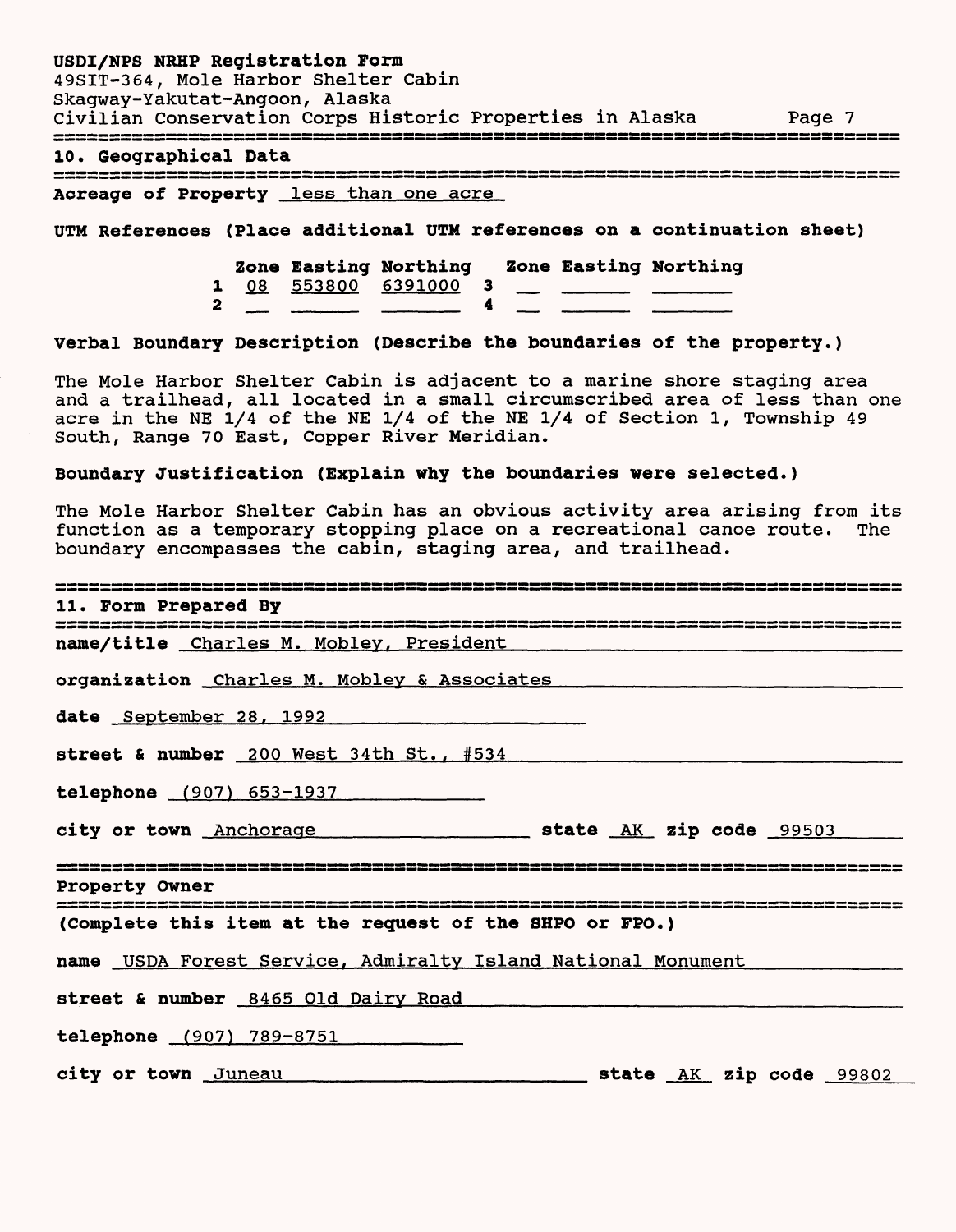49SIT-364, Mole Harbor Shelter Cabin Skagway-Yakutat-Angoon, Alaska Civilian Conservation Corps Historic Properties in Alaska Page 8

**NATIONAL REGISTER OF HISTORIC PLACES CONTINUATION SHEET**

Section Photograph identification

- ے کا کہنا ہے کہ بھی بھر بھی بھی بھر دی دی جو بھی ہوں ہیں پی اورز دی دی ہیں جو بھر بڑھ بڑھ کا 100 تک تو بھی کہ<br>سے سے سے سے سے سے بھر بھر سے بھر بڑھ دی جو جو جو بڑھ رہی جو بڑھ نہو گا؛ اُلو بڑھ نہوں کہ اللہ کو دی جو دی اپنا 49SIT-364, Mole Harbor Shelter Cabin  $1.$ Civilian Conservation Corps Historic Properties in Alaska Admiralty Island Civilian Conservation Corps Canoe Route, 1933-1937 Skagway-Yakutat-Angoon, Alaska Charles M. Mobley 8/10/92 (frame is labeled with incorrect date) Admiralty Island National Monument, Juneau Looking north at shelter cabin and activity area
- 49SIT-364, Mole Harbor Shelter Cabin  $2.$ Civilian Conservation Corps Historic Properties in Alaska Admiralty Island Civilian Conservation Corps Canoe Route, 1933-1937 Skagway-Yakutat-Angoon, Alaska Charles M. Mobley 8/10/92 (frame is labeled with incorrect date) Admiralty Island National Monument, Juneau Looking southwest at interior structural members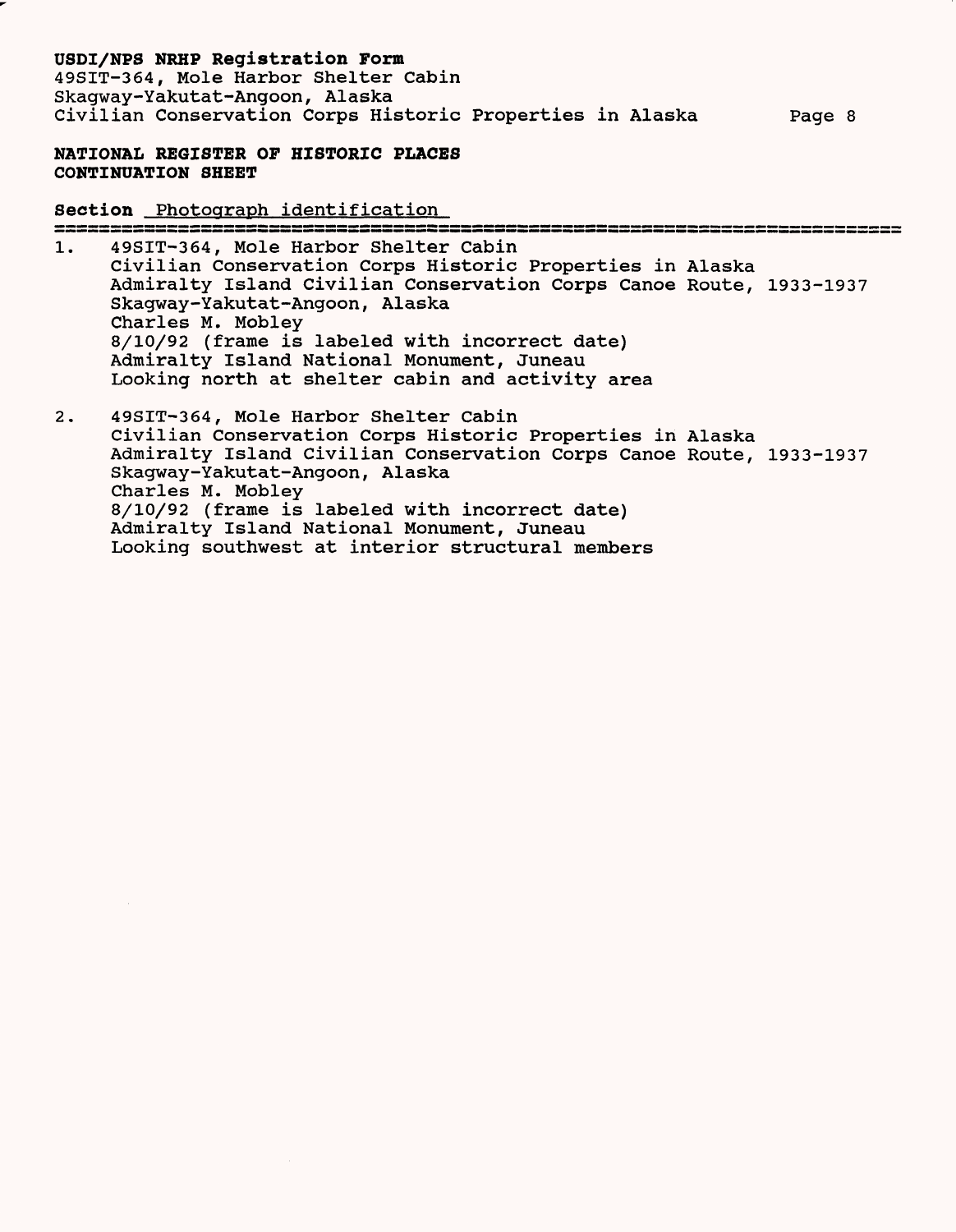